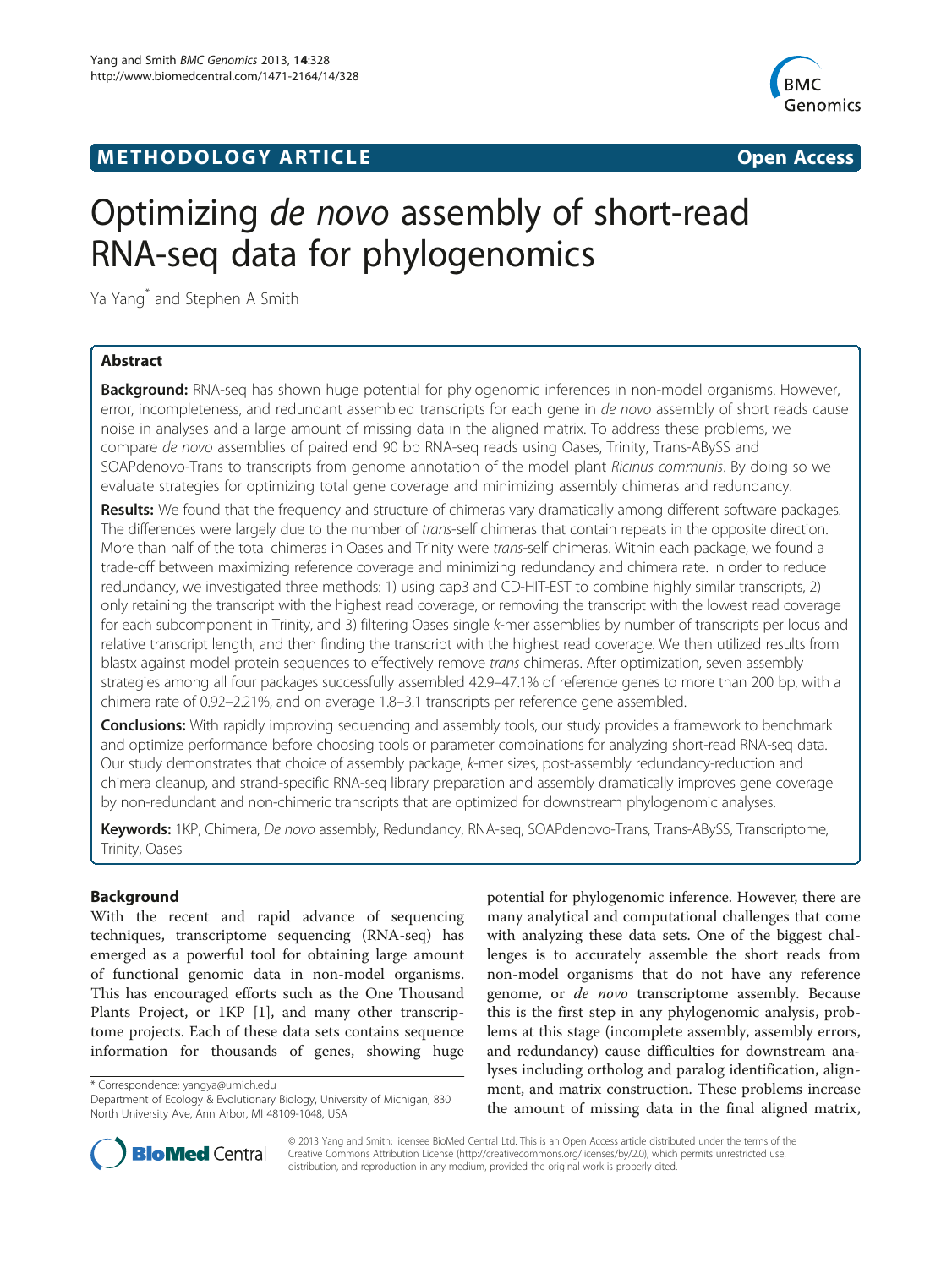ultimately limiting the amount of useful transcriptomic data for phylogenomics.

Currently, the most popular software packages for short-read RNA-seq assembly include Oases [\[2,3](#page-9-0)], Trinity [[4\]](#page-9-0), trans-ABySS [\[5](#page-9-0),[6](#page-9-0)] and SOAPdenovo (to be replaced by SOAPdenovo-Trans for transcriptome assembly [\[7](#page-9-0)]). All four packages are based on constructing, simplifying, and resolving de Bruijn graphs to extract likely transcripts (see [\[8](#page-9-0)] for a general introduction). Two of these, Oases [\[2,3](#page-9-0)] and trans-ABySS [\[5,6](#page-9-0)] start with constructing de Bruijn graphs directly from sequencing reads, remove potential errors, and then resolve each de Bruijn graph to extract transcripts for each connected component (i.e. cluster, or "locus") in the graph. Both packages use a range of k-mer sizes to accommodate variation in read coverages among genes. Trinity  $[4]$  $[4]$ , on the other hand, uses a single *k*-mer with size fixed at 25 bp. Trinity first carries out a greedy extension step starting from the most abundant k-mer to build linear contigs, groups overlapping contigs into connected components, and constructs a de Bruijn graph for each component. Sequencing reads are then mapped to the graphs, the graphs are simplified, errors are removed (which may break a component into subcomponents), and finally likely isoforms are extracted for each component or subcomponent. All four also use the information from mate pairs to assemble contigs into scaffolds when paired end reads are available. Each "locus" from the Oases output (roughly equivalent to component/subcomponent in Trinity) consists of one or more "transcripts" (or "isoforms" in Trinity) [[2,4\]](#page-9-0). Biologically a locus or a component/subcomponent can each contain one gene or several paralogs, and a single gene can have fragments distributed among multiple loci or components/subcomponents [\[2](#page-9-0)]. Trans-ABySS does not explicitly output sequences in hierarchical groups. SOAPdenovo-Trans is available only as precompiled executables without formal publication or source code [\[7](#page-9-0)]. Therefore we are unable to evaluate its assembly method in detail, and only include it here for completeness.

All the published *de novo* transcriptome assemblers are optimized for building references for comparing gene expression levels, identifying splice variants, and determining gene fusion events [[2,4,5\]](#page-9-0). For phylogenomic purposes, however, only one representative transcript for each gene is required. Splice variants are not only unutilized but also complicate the detection of true paralogs for phylogenomic matrix construction. One method for picking the highest covered transcript from a locus from Oases assemblies includes choosing the isoform with the highest geometric mean read coverage across nodes [\[9\]](#page-9-0). By using geometric mean, regions of very low expression that may be associated with assembly error were penalized. Another way of selecting

isoforms, as suggested by the Trinity documentation [[10\]](#page-9-0), is by mapping sequencing reads back to the assembled transcripts, and either picking the isoform with the highest coverage, or removing the isoform with the lowest coverage in a subcomponent. However, strategies for picking the dominant and correct transcript have not been extensively explored.

A second problem that has been largely ignored by previous de novo transcriptome analyses is the creation of chimeras. Only "fusion transcripts" formed from multiple genes have been discussed in previous studies without further discussion of their nature and sources [[4,11](#page-9-0)-[13](#page-9-0)]. Chimeras can come from misassembly of short reads or PCR-induced recombination during library preparation. Chimeras may also be real biological products from gene fusion or trans-splicing. In the case of short read assemblies, it is reasonable to assume that mis-assembly is the predominant cause, and by comparing different de novo assembly strategies, the difference is mainly caused by the assembly process. In this study, by "chimera" we are referring to structural anomalies caused by all three potential sources. If a chimera contains the same gene repeating itself, it is a self chimera. If a chimera is the result of multiple genes, it is a multi-gene chimera. If the sequences are assembled together in the same direction, it is considered to be a cis chimera. If the sequences are assembled in opposite directions, it is a trans chimera. Considering both gene composition and direction, we recognized four types of chimerisms: cis-self, cis-multi-gene, trans-self and trans-multi-gene (Figure [1](#page-2-0)). Recognizing these four types of chimeras helps to identify the potential causes of misassemblies, and enables us to design effective postassembly filters for removing chimeras.

Here, we examine the extent of problems with chimeras as well as redundancy in de novo transcriptome assembly with the goal of optimizing transcript choice for phylogenomic analyses. The castor bean (Ricinus communis, Euphorbiaceae) provides a unique opportunity for addressing these problems because it allows for direct comparison of a Sanger sequencing-derived draft genome sequence [[14](#page-9-0)] with a typical *de novo* assembly of 90 bp paired end RNA-seq data, recently generated as part of the 1KP project [\[15\]](#page-9-0). Here we compare assemblies from Oases, Trinity, Trans-ABySS and SOAPdenovo-Trans to the genome-derived gene annotations of R. communis, to evaluate assembly strategies and post-assembly filters that best reduce redundancy while simultaneously maximizing total gene coverage and minimizing assembly chimeras.

## Methods

#### Data set

Short-read RNA-seq results were obtained from the 1KP project database. Sampling and voucher information is available from the 1KP website (sample id: PAZJ) [\[1](#page-9-0)].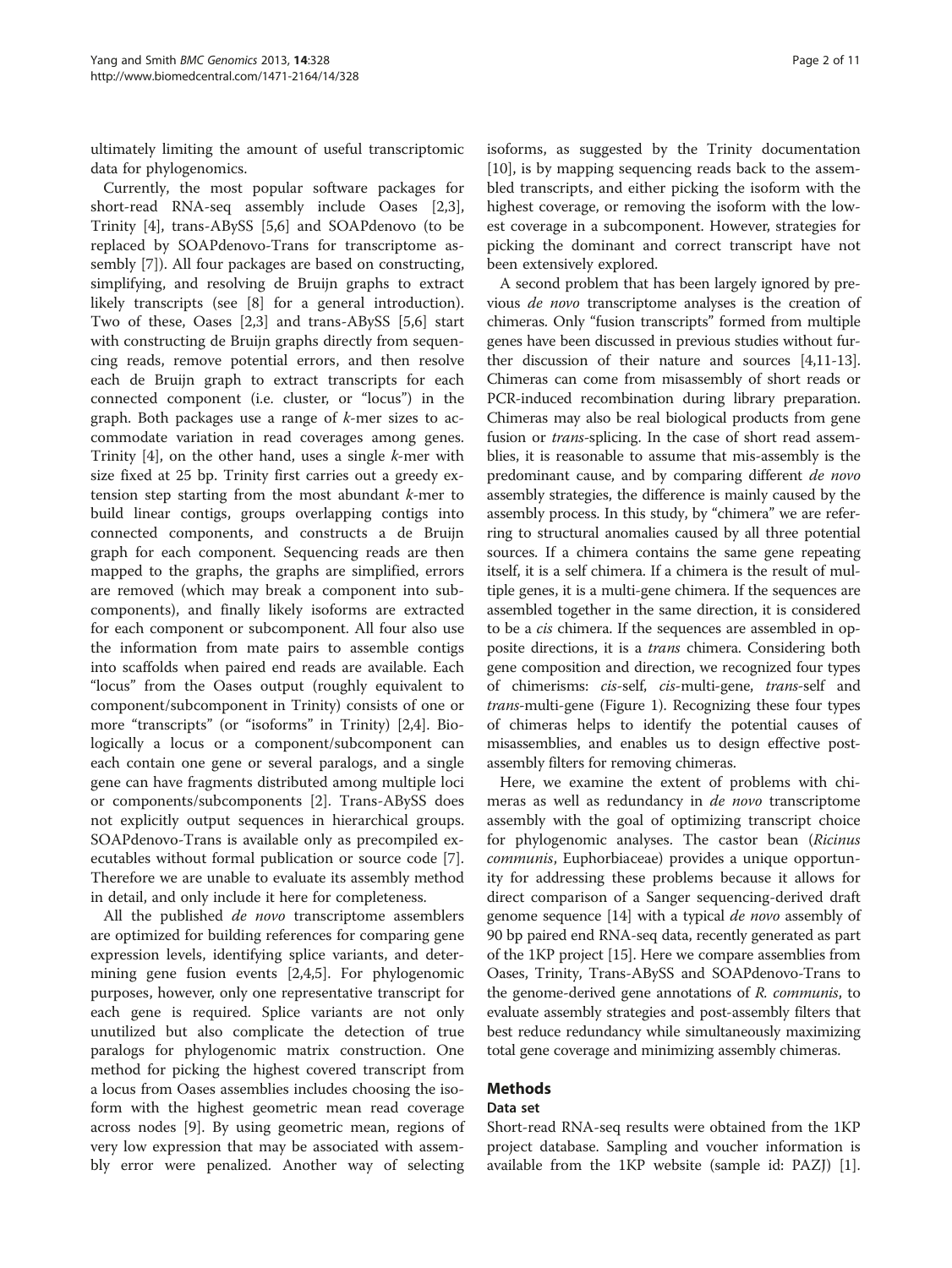<span id="page-2-0"></span>

Procedures of RNA extraction, quality control, and library construction are detailed in Johnson et al. [[15\]](#page-9-0). In summary, RNA was obtained from mixed sample of leaves and flower buds. Sequencing was carried out on the Illumina HiSeq2000 platform, with paired end 90 bp reads and insert size of around 200 bp.

Non-redundant transcripts from genome annotation of R. communis were downloaded from Phytozome v. 9.0 [[16\]](#page-9-0). R. communis chloroplast [GenBank:JF937588] and mitochondrial [GenBank:HQ874649] genome sequences were downloaded from the GenBank, and together they constitute the organellar genome sequences.

#### Sequence cleanup and de novo assembly

Downloaded reads were subjected to the following cleaning steps: (1) read pairs were removed if either of the reads in the read pair had average quality score  $\leq 32$ ; (2) read 3' end nucleotides with quality scores < 10 were trimmed, and post-trim read pairs with either of the reads  $\leq$  72 bp were removed; and (3) reads with adaptor contamination were removed.

Possible chloroplast operons were observed when attempting *de novo* assembly with all reads, creating enormously complex graphs with thousands of assembled transcripts per locus in Oases. No mitochondrial operons were observed. In order to reduce complexity and separate naturally occurring multi-gene transcripts from chimeras induced by assembly errors, cleaned read pairs that concordantly mapped to R. communis

organellar genomes were removed using Bowtie 2 v. 2.0.0-beta7 [\[17](#page-9-0)].

Cleaned and filtered nuclear reads were assembled de novo using four software packages. (1) Trinity v. 2012-02-25 [[4](#page-9-0)] was used with the default settings including a fixed  $k$ -mer size of 25 as suggested by the authors. (2) Oases v. 0.2.08 [\[2\]](#page-9-0) was used with k-mer sizes from 19 to 71, with an increment of 2 and an average insert length 200 bp. The Oases-M pipeline was used to merge assemblies from single k-mer Oases assemblies either with all transcripts from  $k = 19$  to 71 (Oases-M-wide-range, or MW), or with a narrower range of  $k = 21, 31, 41, 51$  and 61 (Oases-M-narrow-range, or MN). (3) ABySS v. 1.3.4 [\[6\]](#page-9-0) was used with  $k$ -mer sizes 21, 31, 41, 51 and 61, and contigs were filtered, extended and merged using Trans-ABySS v. 1.4.4 [[5](#page-9-0)]. (4) SOAPdenovo-Trans v. 1.01 [[7\]](#page-9-0) was used with  $k$ -mer sizes 21, 31, 41, 51, 61 and 71 with default settings. Only assembled transcripts longer than 200 bp were kept.

## Evaluating de novo assembly by comparing to the reference transcripts

Downloaded non-redundant reference transcripts from R. communis genome annotation were compared to the R. communis organellar genome sequences using default blat settings [[18](#page-9-0)]. Transcripts with  $\geq 80\%$  combined region that mapped with  $\geq$  95% similarity to organellar genome sequences were removed. The remaining nuclear transcripts were used as reference for accessing the quality of *de novo* assemblies of nuclear reads.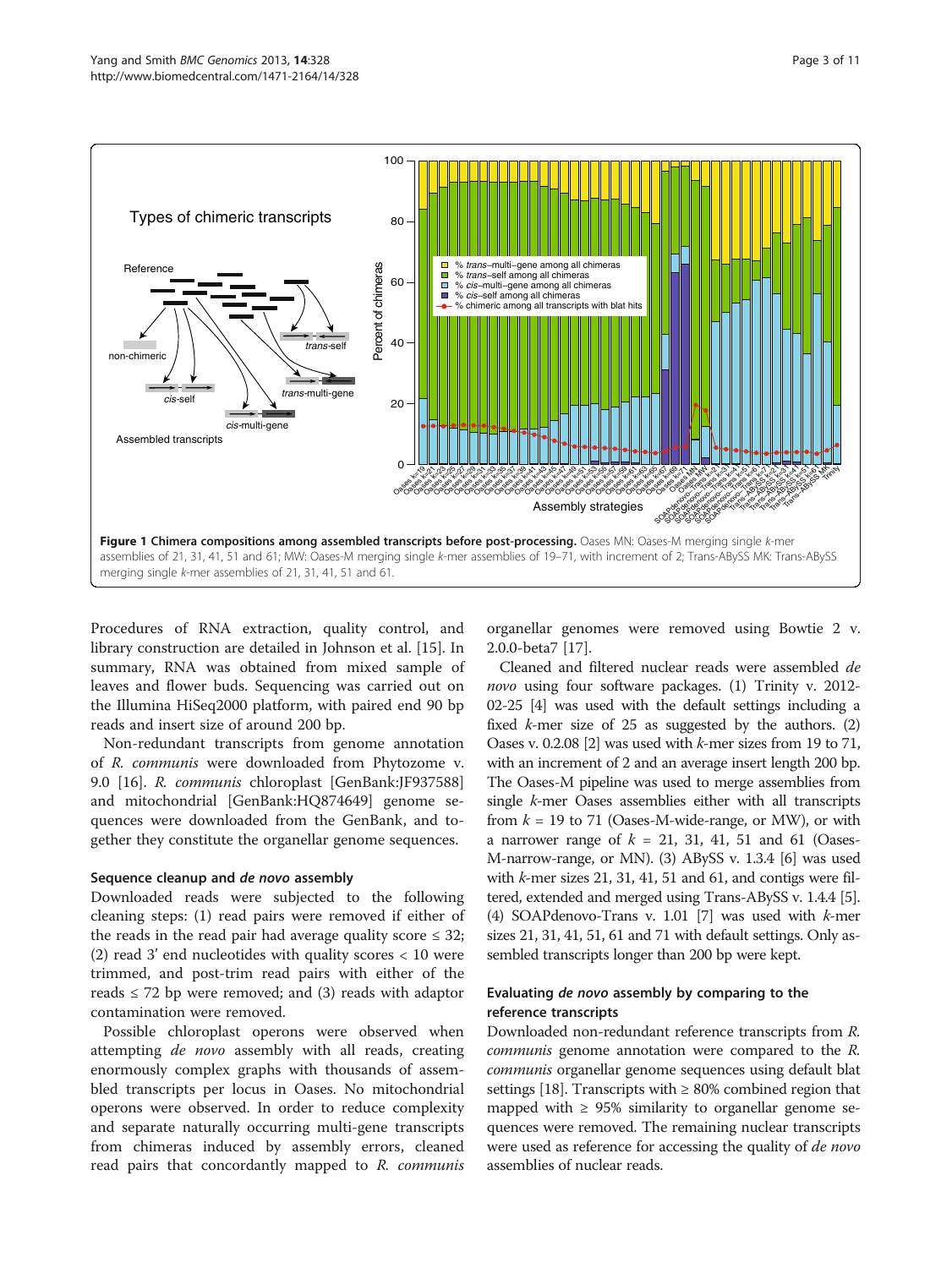Results from de novo assembly were mapped to the reference nuclear transcripts using default blat settings [[18\]](#page-9-0). Blat hits were processed in three steps. First, we ignored hits with lower than 95% similarity or less than 100 matching base pairs. Next, if an assembled transcript had only one blat hit, it was considered to be the best hit, and the assembled transcript was considered to be non-chimeric. Finally, if an assembled transcript had more than one blat hits, the best hit with the highest number of matching nucleotides was found. The assembled transcript was identified as a chimera if any of the rest blat hits had no, or minimal, overlap in query coverage to the best hit (overlap less than 60 bp and less than 20% of the shorter of the pair). If none of these comparisons identified chimeras, the longest hit was considered the best hit, and the assembled transcript was identified as non-chimeric.

## Selecting highly-covered isoforms for reducing redundancy

All four *de novo* assembly packages output large numbers of sequence isoforms, some of which are real splice variants, but many are chimeras. For phylogenomic analysis, only a single representative, correct transcript is desired. We investigated, in more detail, strategies to choose the representative isoforms in a multiple-k package Oases, and in a single- $k$  package Trinity, since these two packages group assembled sequences into either locus or component/subcomponent explicitly in their output. Both also have relatively detailed documentations for their algorithms [[2-4,10,19](#page-9-0)].

In Oases, very short sequence motifs in a locus tend to have high read coverage and need to be filtered out first. We tested only considering transcripts longer than 0.3, 0.5, 0.7 or 0.85 of the longest transcripts in the same locus. After filtering transcripts by their relative lengths, the remaining transcript with the highest read coverage as measured by the geometric mean of read coverages across nodes was chosen as the representative transcript. We then calculated the percentage of the representative transcripts being chimeric vs. k-mer size, and number of transcripts per locus.

By examining percent chimera vs. relative length filter, k-mer size, and number of transcripts per locus plots, we applied a relative length filter of 0.3, and chose the representative transcripts from  $k = 21, 31, 41, 51$  only when there was 1 transcripts per locus, with no limit on number of transcripts per locus at  $k = 61$  (filter1). With this parameterization, gene families would only be represented at relatively high values of  $k$ . In addition of filter1, we also tested retaining the representative transcripts from  $k = 21, 31, 41, 51$  when there was either 1 or 3 transcripts per locus with no limit on number of transcripts per locus at  $k = 61$  (filter1&3). The program cap3

[[20\]](#page-9-0) was then used to merge exemplars with overlap length cutoff of 200 and overlap percent identity cutoff of 99 (−o 200 -p 99). We also tested using CD-HIT-EST [[21\]](#page-9-0) instead of cap3 for removing redundancy with sequence identity cutoff set to 0.98 (−c 0.98 -n 10 -r 1).

To identify the representative isoforms in Trinity, we mapped reads to the assembled transcripts using RSEM [[22](#page-10-0)], and either only retained the isoforms with the highest isoform percentage (IsoPct) within each subcomponent (Trinity-pickH), or removed the isoforms with the lowest IsoPct if there were more than one isoforms per subcomponent (Trinity-removeL).

Trans-ABySS does not explicitly group assembled transcripts by graph component. Therefore we were unable to investigate strategies of choosing the dominant isoforms for each component other than by merging sequences by similarity. Trans-ABySS multiple-k results were subject to cap3 (−o 200 -p 99) to combine similar sequences.

No multiple-k pipeline was provided with the current release 1.01 of SOAPdenovo-Trans. To explore the effect of combining multiple k-mers in SOAPdenovo-Trans, we combined all scaffolds from SOAPdenovo-Trans  $k =$ 21, 31, 41, 51 and 61 using cap3 (−o 200 -p 99). Alternatively, we tested combining all contigs of  $k = 21, 31, 41$ , 51 and 61 instead of scaffolds, since the Ns inserted in the scaffolds interfere with setting a similarity score cutoff for combining.

#### Post-assembly trans chimera removal without reference

Assembled sequences were blasted against non-redundant peptide sequences from 26 model eudicot species downloaded from the Phytozome v. 9.0 database [\[16\]](#page-9-0), excluding R. communis. The closest relative to R. communis in the database was Manihot esculenta, which split from the lineage leading to Ricinus approximately 85 million years ago [[23](#page-10-0)]. In order to facilitate chimera identification, blastx was carried out with a relatively high e-value cutoff of 0.01, and max\_target\_seqs set to 100.

Trans chimeras were detected from blastx results with three steps. First, High-scoring Segment Pairs (HSPs) with less than 30% identity or with query coverages shorter than 100 bp were ignored. Second, *trans-self* chimeras were detected from HSPs between a query-target pair. Detection of *trans-self* chimeras (Figure [1,](#page-2-0) left side) included the following steps:

1) Since HSPs of the same direction were most often separated in the blastx results due to indels from sequencing errors, we considered all the query coverages in the same direction represented one single ORF. If all HSPs from a query-target pair were in the same direction, we ignored all subsequent HSPs and continued to the next query-target pair.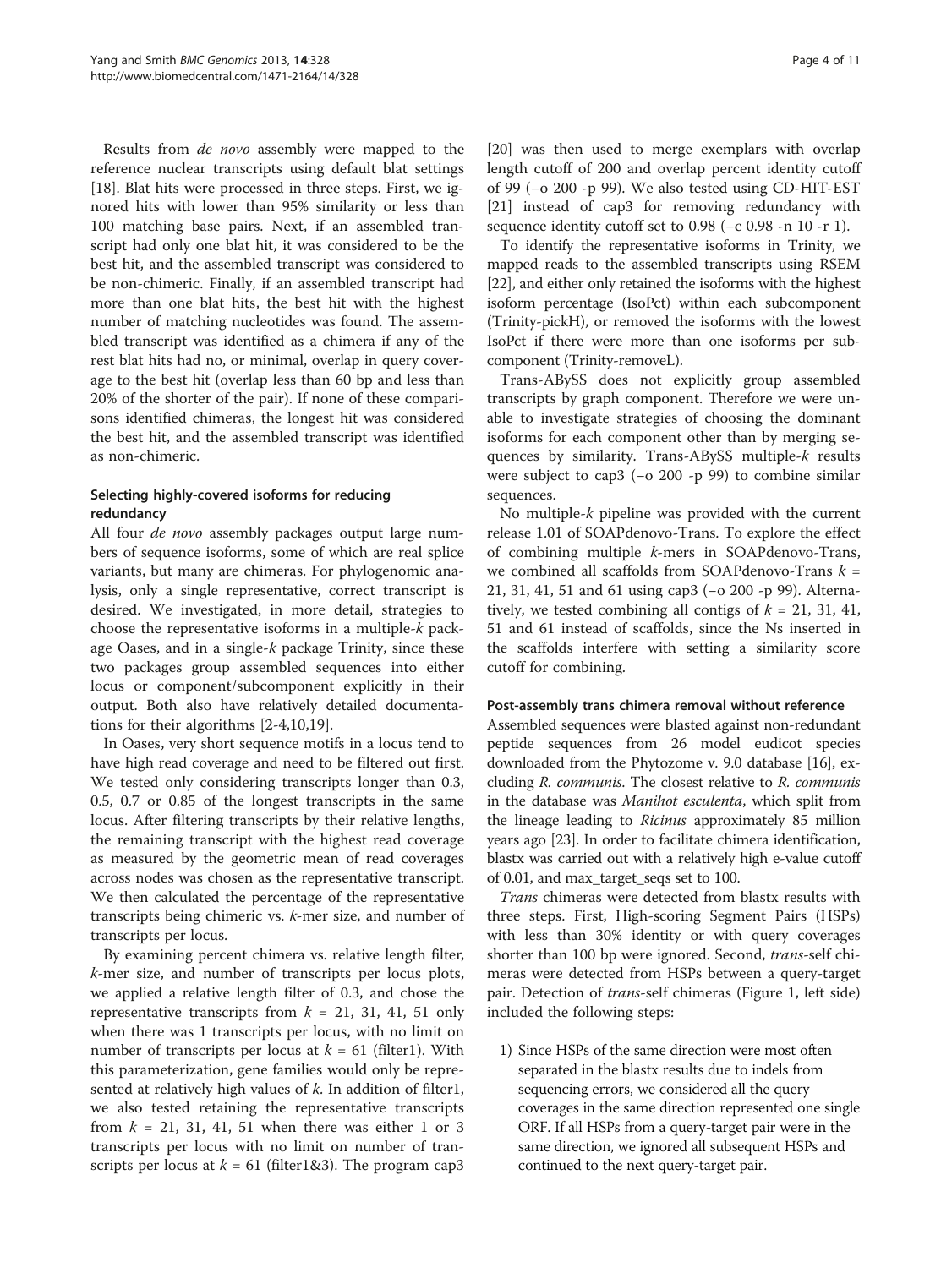- 2) If HSPs between a query-target pair were in the opposite directions, we merged all query coverages of plus direction, and merged all query coverages of minus direction.
- 3) If the overlap between the merged plus and minus query coverages were less than 60 bp and less than 20% of the shorter one of the two, the sequence was labeled as trans-self chimera, and the transcript was cut leaving only the longer of the merged query coverages. All subsequent HSPs from the same query were ignored.

Finally, if no trans-self chimera was detected, we continued to check for trans-multi-gene chimeras (Figure [1](#page-2-0), left side) from all HSPs of the same query against different targets. We did this with the following steps:

- 1) All query coverages of plus direction were merged. Similarly, all query coverages of minus direction were merged.
- 2) If the overlap between the merged plus and minus query coverages from the same query were less than 20% of the shorter one of the two and less than 60 bp, the query sequence was cut leaving only the longer query coverage. Chimeras detected at this step are of the trans-multi-gene type. This is because those that have different regions hitting the same target were detected as trans-self chimeras at the previous step and the query range being cut out. In this case the trans-multi-gene detection steps were skipped.

Only sequences that were longer than 200 bp after cutting were retained. No cis chimeras were removed. This is because when blasting to distantly related model species, tandem duplication, rearrangement, and heterogeneity in evolutionary rates among segments within a gene could result in the false detection of cis chimeras.

#### Calculating total reference coverage and redundancy

For each assembly strategy tested, only the best blat hit from non-chimeric sequences was used for calculating total reference coverage. For each nuclear reference transcript, only the longest non-chimeric reference coverage from blat hits was used to calculate the total coverage, as downstream phylogenomic analyses will only use one sequence per gene. Final reference coverage from each assembly strategy was calculated by percentage of total reference base pairs assembled to longer than 200 bp, percentage of reference genes assembled to longer than 200 bp, and percentage of reference genes assembled to 80% or more. We measured redundancy as the number of assembled sequences with blat hits divided by the number of reference transcripts with blat hits.

All scripts used in the methods are available from Bitbucket [[https://bitbucket.org/yangya/optimize\\_assembler\]](https://bitbucket.org/yangya/optimize_assembler).

#### Results and discussion

## De novo assembly of short RNA-seq reads recovered up to half of total genes

The RNA-seq data set consisted of 11,041,065 read pairs. Of these, 9,527,760 (86.3%) met our quality criteria and were free of adaptor contamination. Organellar reads accounted for a third of the cleaned reads, leaving 6,220,964 (65.3%) nuclear reads. Of all the cleaned and filtered nuclear reads, 95.1% retained their original read length of 90 bp. The remaining ranged from 73 to 89 bp in length (Additional file [1\)](#page-9-0).

Out of the total 31,221 annotated nuclear and organellar genes in R. communis, 30,743 (98.5%) were nuclear. Comparison of de novo assembly of nuclear reads to reference nuclear transcripts shows that up to 14,539 (47.3%, Oases-MW) of these were assembled to longer than 200 bp with *de novo* methods. This confirms that de novo assembly of short read RNA-seq data is capable of recovering close to half of the genes in a nuclear genome with mixed tissue types of leaves and flower buds. This number could be further increased with deeper sequencing depth or a higher diversity of tissue types. Such high gene coverage demonstrates the huge potential of RNA-seq data in obtaining exome sequences in non-model organisms. However, it also raises the question of why many phylogenomic analyses that use short-read RNA-seq data only include hundreds of genes [[9,](#page-9-0)[24-26](#page-10-0)], instead of thousands or even tens of thousands of genes, as in similar studies that incorporate longer reads from Sanger or 454 sequencing [\[27,28](#page-10-0)]. Close scrutiny of assembly and post-assembly cleanups are the first steps towards increasing the matrix occupancy in phylogenomic analyses.

## Types and frequencies of chimeras vary dramatically among assembly strategies

Our chimera detection criteria differ from previous studies in taking self chimeras into account and allowing short overlap between query coverages. These detection criteria enabled us to thoroughly examine a wider range of chimeras.

Among the four assembly packages, overall percentages of chimeras (Figure [1,](#page-2-0) red line; Additional file [2](#page-9-0)) were lowest among Trans-ABySS assemblies (0.81–2.01%). Oases assemblies, both from single  $k$ -mer  $(1.1-11.0%)$  and multiple *k*-mer (18.0% from narrow *k* range MN and  $16.1\%$ from wide  $k$  range MW), produced some of the highest percentages of chimeras.

The relationship between chimera rate and k-mer size varied among the three multiple- $k$  assembly packages (Figure [1](#page-2-0) and Additional file [2\)](#page-9-0). Among single k-mer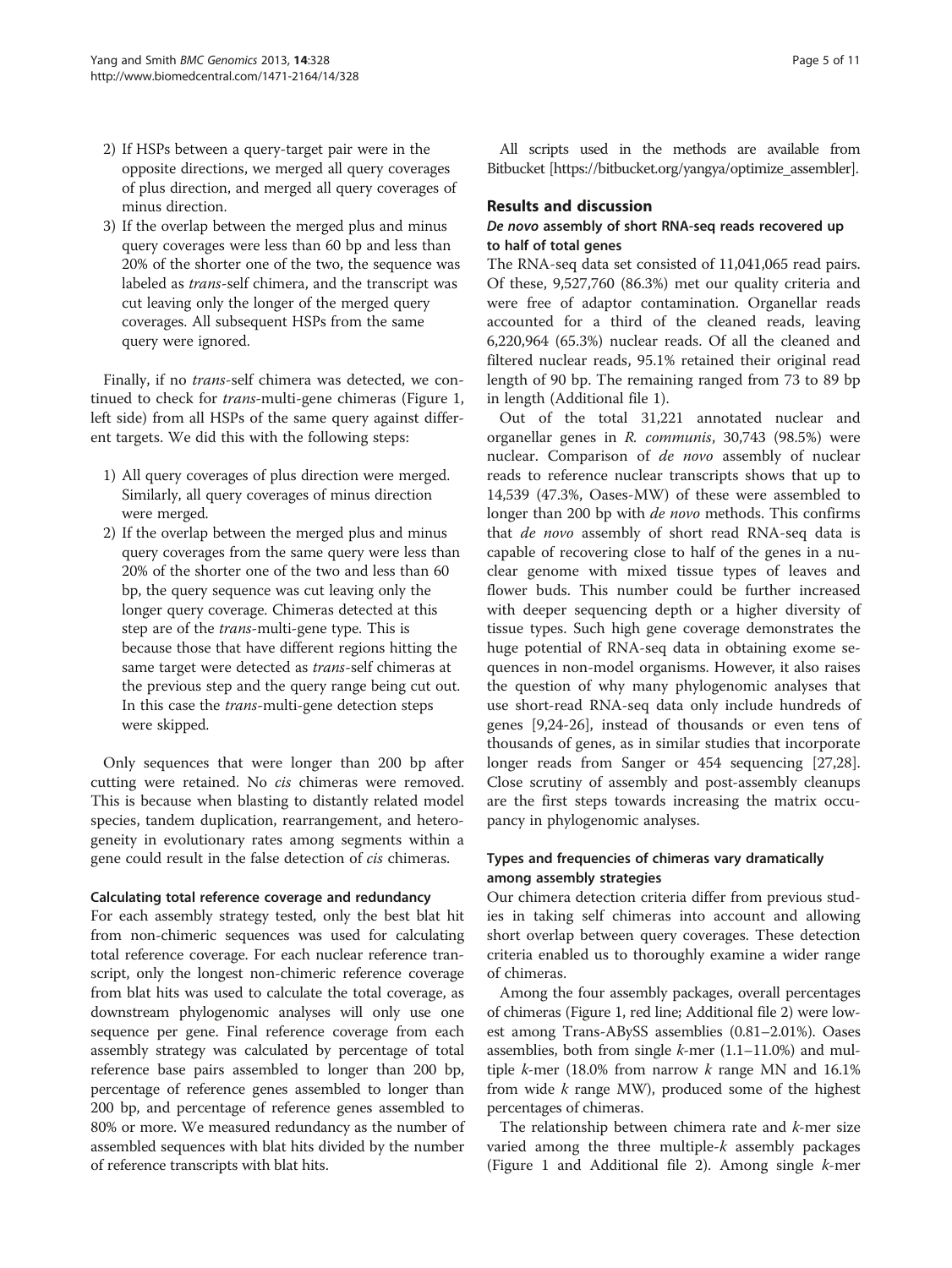assemblies in Oases, the percentage of chimeras was lowest when  $k = 65$  (1.1%), and increased towards both lower and higher *k*. The trend among Trans-ABySS single k-mer assemblies was opposite, with the highest percentage of chimera at  $k = 51$  (1.52%), and decreased towards both lower and higher k. As for SOAPdenovo-Trans, percentages of chimeras decreased from 2.99% when  $k = 21$  to 0.85% when  $k = 71$ . Both default multiple-k assembly pipelines by Oases and Trans-ABySS produced higher percentages of chimeras as compared to single k-mer assemblies using the same software packages.

The composition of chimeras also varied dramatically among different assembly strategies. The majority of chimeras produced by Oases and Trinity were trans-self (Figure [1,](#page-2-0) green), except in Oases single- $k$  assemblies when  $k$  was very large (67, 69 and 71). Vast majority of all chimeras produced by SOAPdenovo-Trans were either trans- or cis-multi-gene chimeras. All four types of chimeras except cis-self had roughly equal share among assemblies using Trans-ABySS. The difference in overall percentage of chimeras among assembly methods was largely contributed by the drastic difference in trans-self chimeras (Figure [1](#page-2-0) and Additional file [2](#page-9-0)). Such drastic differences may relate to how contigs are assembled into scaffolds and how hairpin loops in the de Bruijn graph are resolved [\[19\]](#page-9-0). However, so far very little discussion is available on how loops in de Bruijn graphs should be resolved, and whether different approaches should be taken between genome (where repeats are expected) vs. transcriptome assemblies (where frequencies of repeats differ between coding and non-coding regions).

The analyses presented here suggest a few general conclusions about transcriptomic assemblies. 1) The number and composition of chimeras differ dramatically among different assembly strategies, and the difference is largely due to the number of trans-self chimeras. 2) Higher k-mer size does not necessarily lead to a smaller percentage of chimeras. 3) Merging multiple single k-mer assemblies increases the percentage of chimeras. With a chimera rate of at least 16%, Oases-M, including both narrow and wide range of  $k$ , is not suitable for downstream analyses.

## Strategies for choosing highly covered isoforms to reduce redundancy in Oases

Another important consideration, especially for phylogenomics, is redundancy in assembly results. Each component/subcomponent in the Trinity output, or each locus in Oases, includes fragments of a gene or clusters of paralogous genes [[2,10\]](#page-9-0), and often contains splice variants and/or chimeras.

In Oases, very short transcripts that represent conserved motifs often have much higher read coverage

compared to longer transcripts in the same locus. These very short transcripts need to be filtered out before selecting exemplars. We examined subsets of transcripts with lengths longer than 0.3, 0.5, 0.7, and 0.85 of the longest transcript within the same locus respectively. We found that with a higher proportion cutoff, it was more likely that the dominant transcript was a chimera (Figure [2](#page-6-0), showing relative transcript length filter 0.3 vs. 0.85; 0.5 and 0.7 not shown). Regardless of the value of  $k$ , loci that had high numbers of transcripts were likely to contain many chimeras. The probability of the highest covered transcript being chimeric generally increased with size of the locus to as high as 0.83 (Figure [2b](#page-6-0),  $k =$ 71). However, the probability remained relatively low  $(\leq 0.05)$  when size of locus was equal to 1 or equal to 3. The spike of chimeras at two transcripts per locus (Figure [2](#page-6-0)) was almost exclusively caused by change in trans-self chimeras.

In Oases, chimera rate decreased with increasing  $k$  until  $k = 65$ . This was largely a result of the production of smaller loci with fewer numbers of transcripts per locus as k increased. Therefore, by only including loci with either one transcript (filter1), or one and three transcripts (filter1&3), the vast majority of chimeras were excluded. To preserve members of gene families and alternatively-spliced genes, we included all transcripts at  $k = 61$  regardless of number of transcripts per locus. In this way, we only retained assemblies of these genes at a relatively high k-mer size when each locus had fewer transcripts, and therefore less likely to produce chimeras. Although we only investigated filtering loci by numbers of transcripts per locus and k-mer sizes in Oases, similar methods are potentially useful for other software packages using multiple-k assembly strategies.

## Post-assembly trans chimera removal by blastx

After assembly, a blastx analysis of the transcripts against known protein sequences is a routine step for quality checking and downstream analyses such as homolog clustering and functional annotation. Here we take advantage of results from blastx to detect chimeras as well. Cis chimeras cannot be reliably detected when compared to sequences in a related species. Tandem duplication and rearrangement of gene segments can cause a false identification of cis-self chimera, and heterogeneity in base pair substitution rate within a gene can produce blastx hits similar to cis-multi-gene chimera. Trans chimeras, on the other hand, are much easier to detect from blastx results. In the majority of eukaryotic nuclear genomes, a transcript is unlikely to have two different ORFs of the opposite direction, especially if each of these ORFs is highly similar to known coding sequences, of sufficient length, and there is no substantial overlap between these ORFs.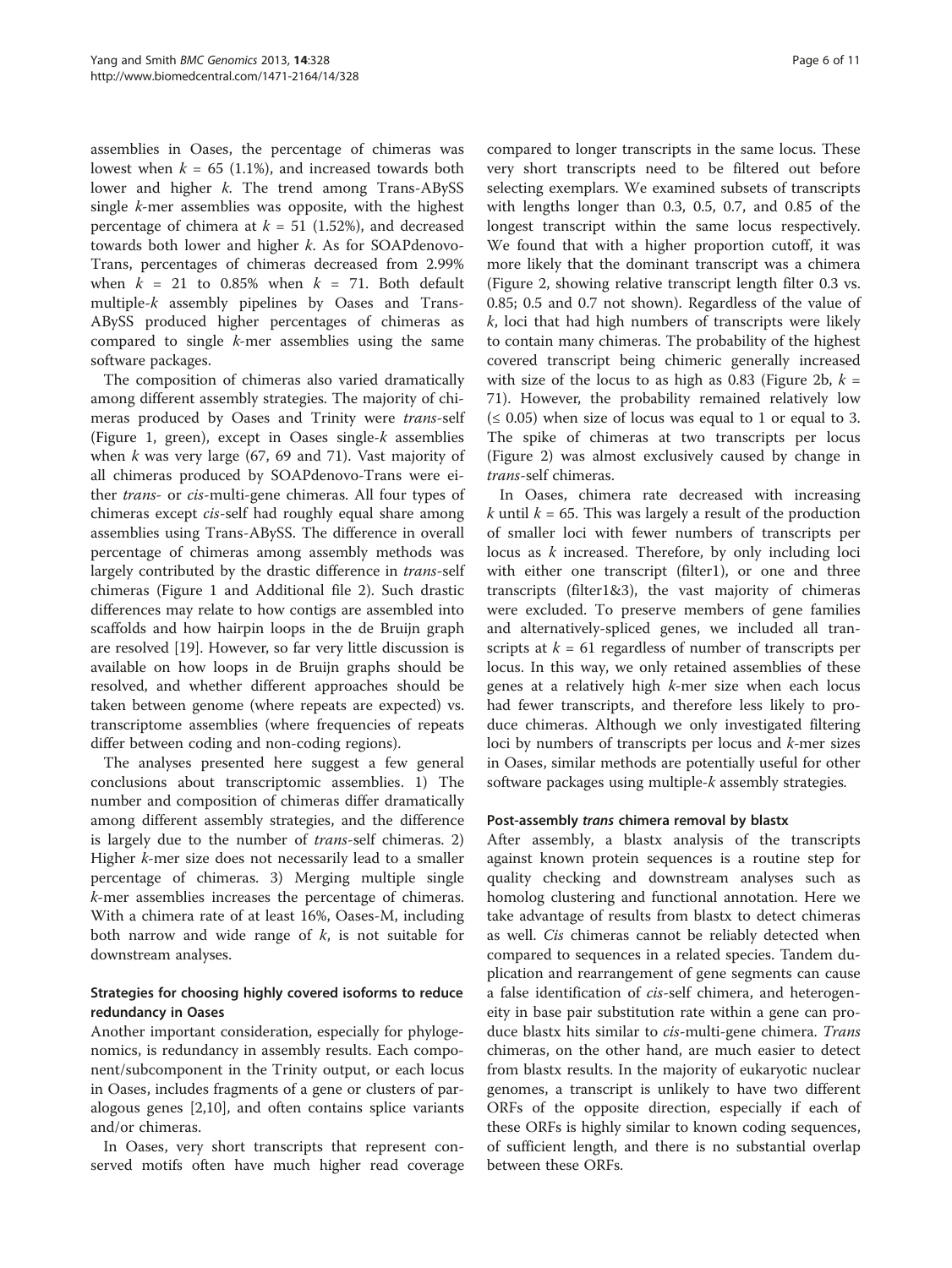<span id="page-6-0"></span>

Our results regarding chimera removal were most successful in Oases and Trinity, both having trans chimeras as dominant chimera types. The percentage of chimeras in the Oases-MN assembly were reduced from 18.0% to 6.8% after using cap3 to merge similar reads and subsequent blastx and cutting of trans chimeras (Figure [3](#page-8-0), Additional file [3](#page-9-0)). Similarly, chimeras were reduced from 10.6% to 4.5% in Oases  $k = 21$ , and from 3.9% to 1.7% in Trinity. Chimera rates were reduced from 2.0% to 1.4% in Trans-ABySS MK, and from 3.0% to 2.2% in SOAPdenovo-Trans  $k = 21$ , where *trans* chimeras account for a relatively small percentage of total chimeras.

In addition to using results from blast against other model species, one can also detect chimeras by mapping reads back to assembled transcripts to identify areas with a sudden change in read coverage. However, this may not work for self chimeras. Methods have been developed for detecting fusion transcripts by mapping reads to a conspecific reference genome. How effective it is doing so using transcripts assembled *de novo* has not yet been explored.

## Overall comparison of gene coverage, chimera and redundancy

Composition of assembled transcripts, reference gene coverages, and redundancy are summarized in Figure [3](#page-8-0) and Additional file [3.](#page-9-0) The best assembly strategies are those that maximize number and length of reference covered, measured as percent gene covered, percent base pairs covered, and percent genes assembled to >80%

(green, turquoise and blue respectively in Figure [3b](#page-8-0)), yet with a low chimera rate and redundancy (Figure [3b](#page-8-0), red and orange).

Overall, we found a trade-off between maximizing reference coverage vs. minimizing chimera rate and redundancy within each package before post processing using cap3 and blastx. With proper post processing, however, results from seven assembly strategies among all four assembly packages converged to very similar values: all seven successfully assembled 42.9–47.1% of reference genes to more than 200 bp, with a chimera rate of 0.92– 2.21%, and 1.78–3.11 transcripts per reference gene assembled (Table [1\)](#page-8-0).

Among Oases assemblies (Figure [3](#page-8-0) and Additional file [3\)](#page-9-0), while single  $k$  ( $k = 41, 51$  and 61) assemblies suffered from low reference coverages, Oases single  $k$  ( $k = 21$  and 31) and Oases MN, MW assemblies all suffered from relatively high chimera rates and redundancies. The problems with high chimera rates and redundancies persisted even after using cap3 to reduce redundancy and blastx to remove *trans* chimeras in two of the strategies with relatively high reference coverages ( $k = 21$ ) and MN). We also tested using CD-HIT-EST instead of cap3 to remove redundancy, and the outcome was very similar to cap3 results (data not shown). The default Oases-M pipeline takes transcripts from single-k assemblies as input and assembles them using  $k = 27$ . This strategy is one step removed from the original read coverage information, and keeps most isoforms and errors from the original single k-mer assemblies. Our two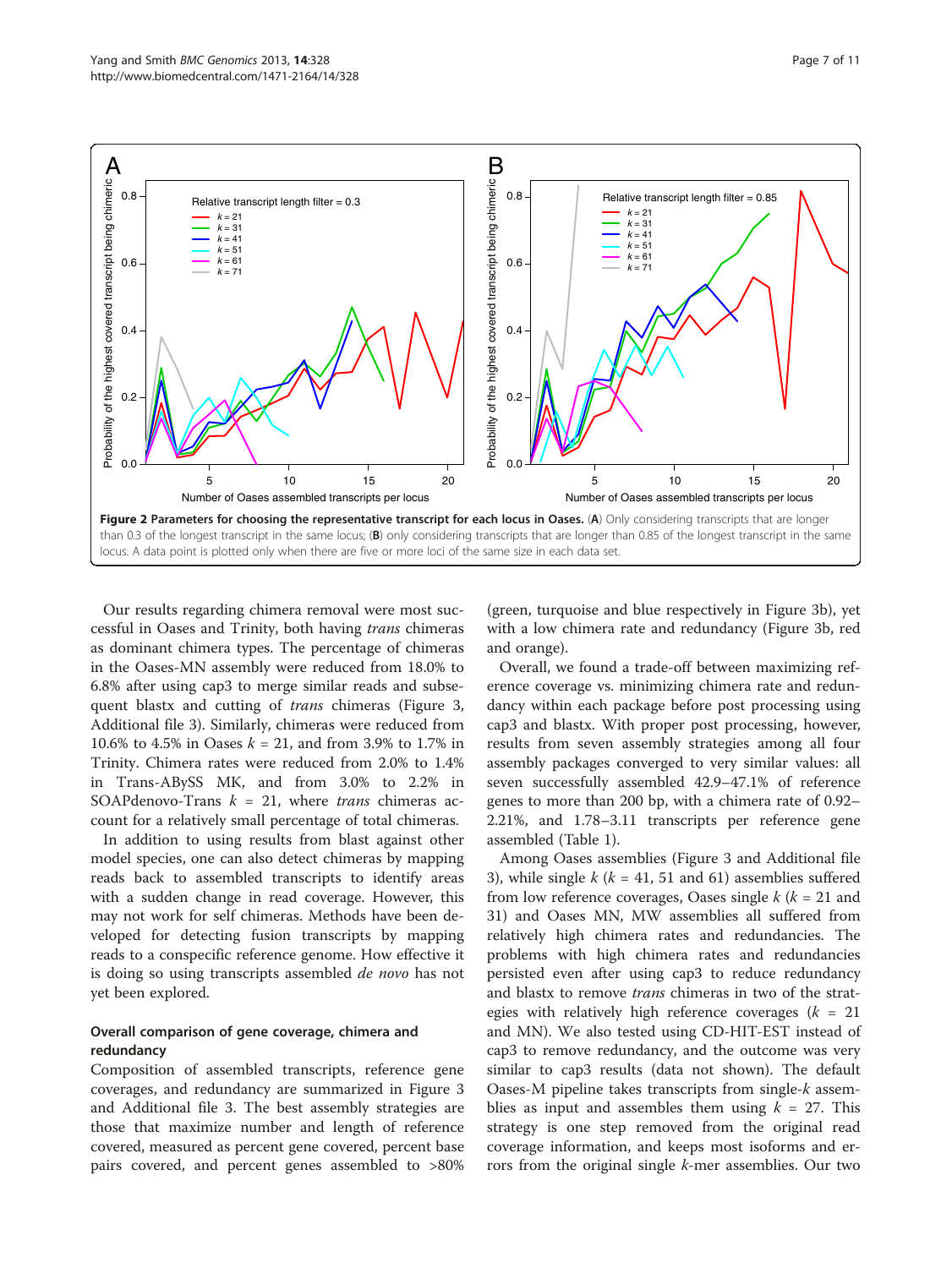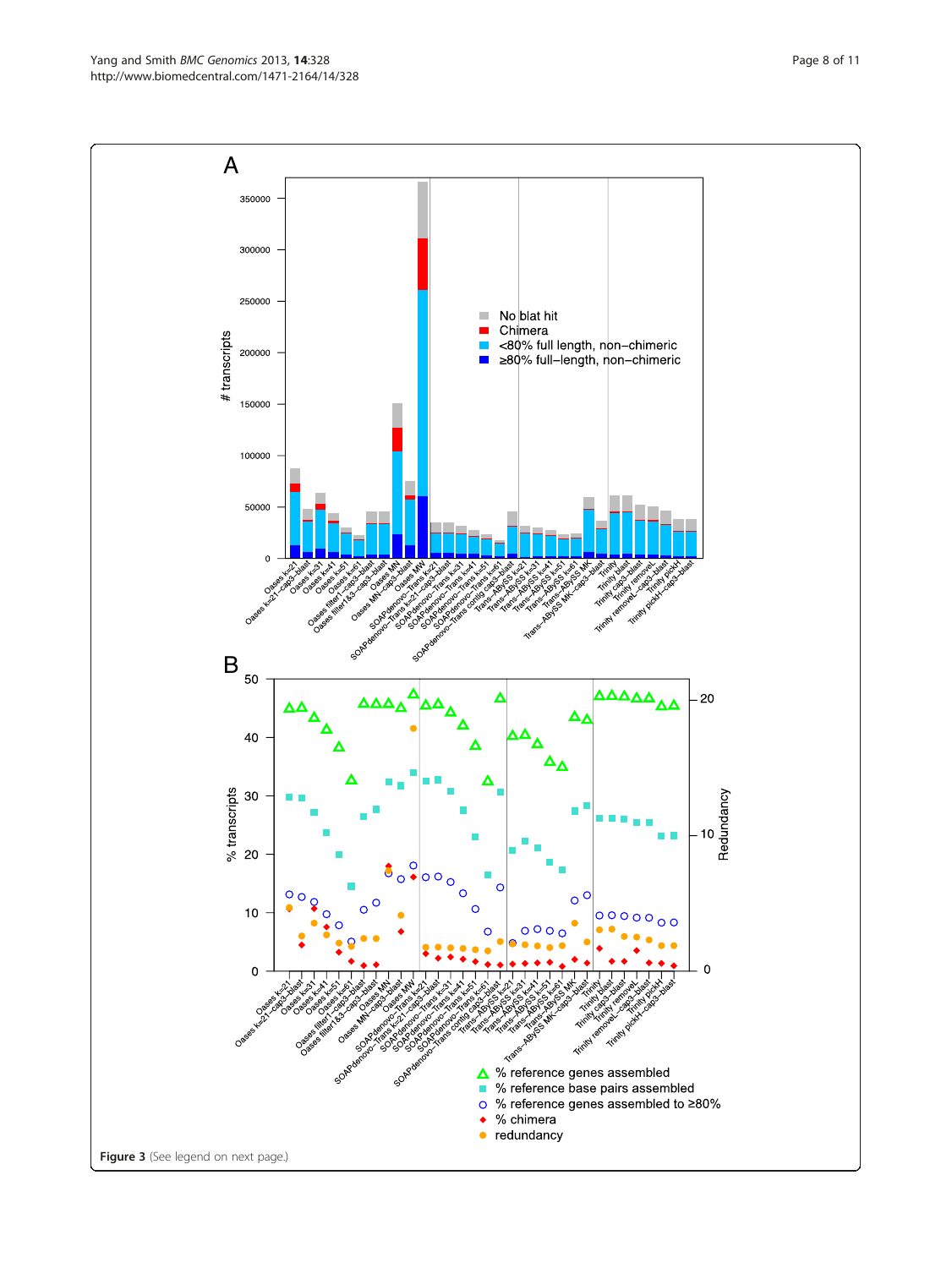#### <span id="page-8-0"></span>(See figure on previous page.)

Figure 3 Overall comparison among assembly strategies. (A) Number of transcripts in each category; and (B) percent reference coverage, redundancy and chimera rate among assembly strategies. Cap3: redundancy reduction using cap3; blast: trans chimera cleanup using blastx against model protein database; Oases MK filter: filter loci from Oases single k-mer assemblies by number of transcripts per locus at  $k = 21$ , 31, 41 and 51, with  $k = 61$  not subject to filtering by number of transcripts per locus, before combining them. Oases MN: Oases-M merging single  $k$ -mer assemblies of 21, 31, 41, 51 and 61; MW: Oases-M merging single k-mer assemblies of 19–71, with increment of 2; SOAPdenovo-Trans contigs: combining contigs from SOAPdenovo-Trans single k-mer assemblies of 21, 31, 41, 51 and 61; Trans-ABySS MK: Trans-ABySS merging single k-mer assemblies of 21, 31, 41, 51 and 61; Trinity pickH: only keeping the transcript with the highest read coverage for each subcomponent; Trinity removeL: when there are two or more transcripts per subcomponent, remove the one with the lowest read coverage.

novel Oases MK pipelines "Oases filter1-cap3-blast" and "Oases filter1&3-cap3-blast" utilize the read coverage and number of transcripts per locus information in single k-mer assemblies, and achieve both low redundancy and low chimera rates with high reference coverages (Table 1 and Figure 3).

All Trans-ABySS single k-mer assemblies suffered from relatively low reference coverages (Figure 3 and Additional file [3](#page-9-0)), whereas Trans-ABySS MK, especially after post processing, ranks among one of the highest performing assembly strategies tested (Table 1). However, Trans-ABySS, as a package, carries out many functions beyond sequence assembly without detailed documentation. The current version 1.4.4 is not as userfriendly as the other packages tested in this study.

Trinity, Trinity blast, and Trinity cap3-blast are the top three assembly strategies in terms of total reference genes assembled (Additional file [3\)](#page-9-0). Between Trinity blast and Trinity cap3-blast, adding a cap3 step reduced redundancy from 3.1 to 2.6, while slightly reduced reference coverage. An alternative approach of reducing redundancy by removing the lowest covered transcript in a subcomponent (Trinity removeL) reduced both redundancy and chimera rate only slightly, at a cost of slightly reducing reference coverage as well. This suggests that the lowest covered transcripts can be either chimeras or paralogous genes that have relatively low expression levels. Similarly, only keeping the highest covered transcripts for each subcomponent (Trinity pickH) further reduced reference coverage, redundancy, and chimera rate. This strategy is a more aggressive way of reducing redundancy than cap3 alone or removeL. However, since Trinity started with the highest reference coverage by the number of genes, after pickH combined with cap3 and blastx, this very aggressive post processing strategy produced one of the cleanest, lease redundant assemblies, and the overall reference coverage is not very far below the other high performing assembly strategies (Table 1).

SOAPdenovo-Trans  $k=21$ -cap3-blast produced the highest reference coverage measured by base pairs only after Oases MW (Table 1 and Additional file [3:](#page-9-0) Table S3). It does this by aggressively scaffolding from contigs, and this process more than doubled the percentages of chimeras (Additional file [2](#page-9-0): Table S2). The Ns inserted in many of the scaffolds also made it difficult to find a suitable similarity cutoff for merging scaffolds from multiple single k-mer SOAPdenovo-Trans assemblies using cap3. Instead of using scaffolds, we merged all contigs from SOAPdenovo-Trans  $k = 21, 31, 41, 51$  and 61 using cap3. This strategy, SOAPdenovo-Trans contigs cap3 blast, turns out to be among the highest performing strategies tested (Table 1), comparable to or outperforms most strategies incorporating mate pair information. This suggests that with more accurate scaffolding, SOAPdenovo-Trans has the potential to further improve its performance.

In summary, in our particular data set we identified seven strategies among four assembly packages that produced results that are most suitable for downstream phylogenomic analysis. All seven scored very close to each other in reference coverage, chimera rate, and

Table 1 Summary statistics among seven highest performing assembly strategies

| <b>Assembly strategies</b>          | Percent reference<br>coverage (bp) | <b>Percent reference</b><br>genes assembled<br>to $>200$ bp | <b>Percent reference</b><br>genes assembled<br>to >80% | Percent<br>chimeric | Redundancy |
|-------------------------------------|------------------------------------|-------------------------------------------------------------|--------------------------------------------------------|---------------------|------------|
| Oases filter1-cap3-blast            | 26.50%                             | 45.70%                                                      | 10.52%                                                 | 0.96%               | 2.42       |
| Oases filter1&3-cap3-blast          | 27.67%                             | 45.65%                                                      | 11.73%                                                 | .11%                | 2.41       |
| SOAPdenovo-Trans k=21-cap3-blast    | 32.75%                             | 45.62%                                                      | 16.20%                                                 | 2.21%               | 1.78       |
| SOAPdenovo-Trans contigs cap3-blast | 30.64%                             | 46.62%                                                      | 14.34%                                                 | 1.06%               | 2.19       |
| Trans-ABySS MK-cap3-blast           | 28.34%                             | 42.93%                                                      | 13.01%                                                 | .39%                | 2.16       |
| Trinity blast                       | 26.22%                             | 47.06%                                                      | 9.58%                                                  | 1.69%               | 3.11       |
| Trinity pickH-cap-blast             | 23.19%                             | 45.38%                                                      | 8.35%                                                  | 0.92%               | .89        |

The best score for each column, measured as highest in reference coverage and lowest in chimera rate and redundancy, is in bold.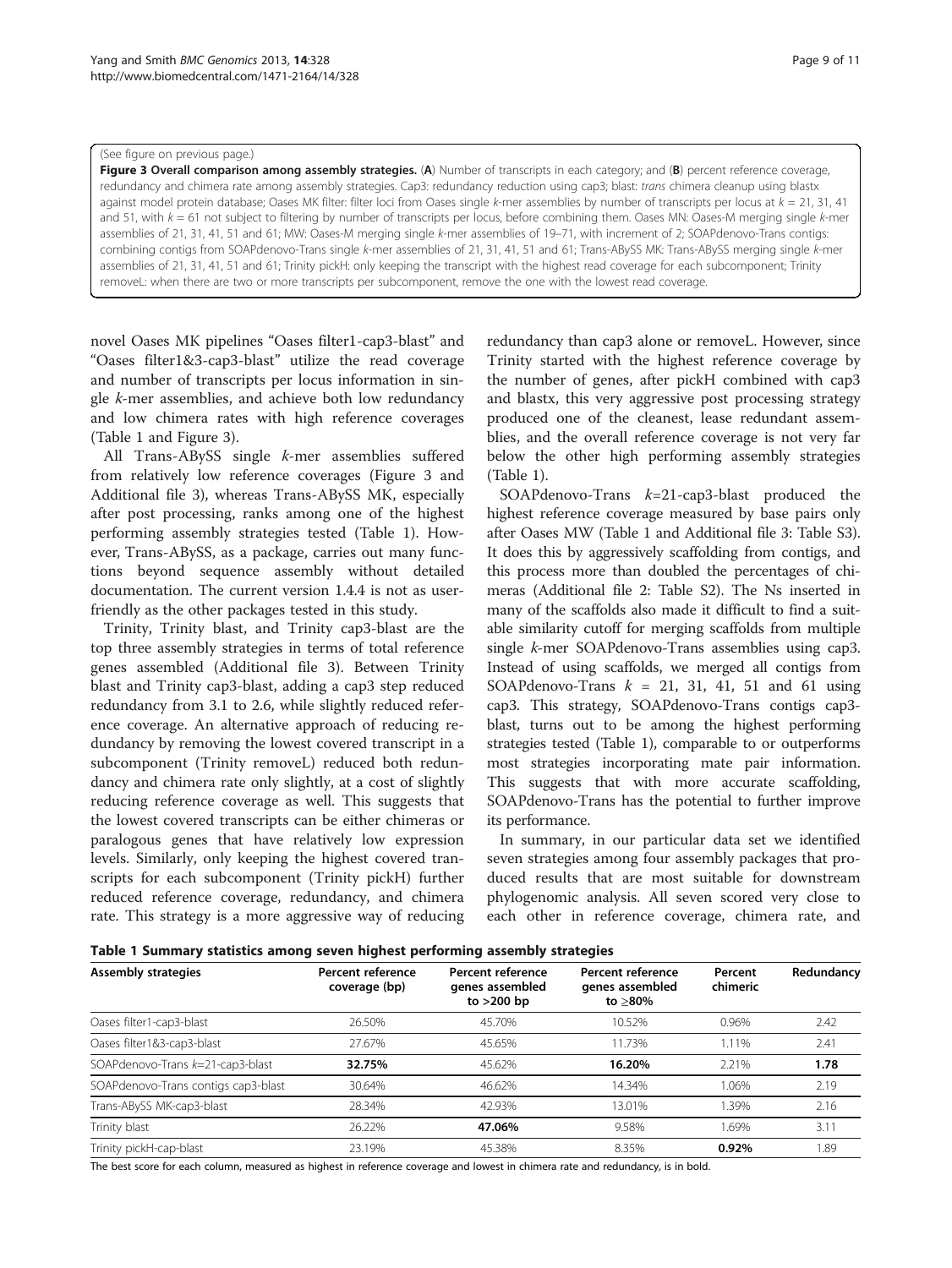<span id="page-9-0"></span>redundancy, suggesting that the most suitable assembly strategy can vary with different data sets, and that there is no single best strategy for all assembly tasks.

## Conclusions

De novo assembly of short read RNA-seq data is capable of recovering up to half of the total expressed genes to more than 200 bp. However, Oases, Trinity, and to a lesser extent Trans-ABySS, all produce large amounts of transself chimeras. We find that although Oases-M produces the highest gene coverage among popular assembly packages, its high redundancy and chimera rate make it unsuitable for phylogenomic purposes, even with extensive post processing. Trinity achieves high reference coverage that is similar to Oases-M, but with a much lower redundancy and chimera rate, especially after trans chimera removal using blastx and effective redundancy reduction. SOAPdenovo-Trans, although yet unpublished, is highly promising in producing some of the cleanest assemblies with the highest reference coverage.

Many packages used in next generation sequence analyses were initially optimized for purposes other than phylogenomics, and care should be taken when utilizing these packages for phylogenomics. With the rapid development of both sequencing techniques and software packages, one needs to examine the specific types and structures of assembly problems in order to minimize them. Future evaluation of de novo assembly tools for phylogenomics should focus on completeness [\[29](#page-10-0)], chimerism, and redundancy, instead of ambiguous measures borrowed from genome assembly, such as N50. Lastly, since a significant number of the chimeras are trans-chimeras, strand-specific library preparation and assembly, as demonstrated by Garg et al. [\[30\]](#page-10-0), can eliminate a major source of assembly errors.

## Additional files

[Additional file 1:](http://www.biomedcentral.com/content/supplementary/1471-2164-14-328-S1.xls) Length distribution of cleaned and filtered nuclear reads.

[Additional file 2:](http://www.biomedcentral.com/content/supplementary/1471-2164-14-328-S2.xls) Chimera compositions among assembled transcripts before post-processing.

[Additional file 3:](http://www.biomedcentral.com/content/supplementary/1471-2164-14-328-S3.xls) Reference coverages, chimera percentages and redundancies among assembly strategies.

#### Competing interests

The authors declare that they have no competing interests.

#### Authors' contributions

YY and SAS designed the study, carried out the analyses, drafted the manuscripts, and read and approved the final manuscript.

#### Acknowledgements

The authors would like to thank Mark Chase, Gane Ka-Shu Wong, Pamela S. Soltis and Douglas E. Soltis for granting us permission to use the 1KP data; Michael J. Moore, Samuel F. Brockington, Joseph W. Brown and Cody Hinchliff for helpful discussions and comments on the draft; and two

anonymous reviews for help improving the manuscript. The Department of Ecology and Evolutionary Biology at University of Michigan, Ann Arbor, provided funding.

#### Received: 26 December 2012 Accepted: 3 May 2013 Published: 14 May 2013

#### References

- 1. One Thousand Plants Consortium. [http://www.onekp.com/.](http://www.onekp.com/)
- 2. Schulz MH, Zerbino DR, Vingron M, Birney E: Oases: robust de novo RNA-seq assembly across the dynamic range of expression levels. Bioinformatics 2012, 28(8):1086–1092.
- 3. Zerbino DR, Birney E: Velvet: Algorithms for de novo short read assembly using de Bruijn graphs. Genome Res 2008, 18(5):821–829.
- 4. Grabherr MG, Haas BJ, Yassour M, Levin JZ, Thompson DA, Amit I, Adiconis X, Fan L, Raychowdhury R, Zeng Q, Chen Z, Mauceli E, Hacohen N, Gnirke A, Rhind N, di Palma F, Birren BW, Nusbaum C, Lindblad-Toh K, Friedman N, Regev A: Full-length transcriptome assembly from RNA-Seq data without a reference genome. Nature Biotechnology 2011, 29(7):644–654.
- 5. Robertson G, Schein J, Chiu R, Corbett R, Field M, Jackman SD, Mungall K, Lee S, Okada HM, Qian JQ, Griffith M, Raymond A, Thiessen N, Cezard T, Butterfield YS, Newsome R, Chan SK, She R, Varhol R, Kamoh B, Prabhu A-L, Tam A, Zhao Y, Moore RA, Hirst M, Marra MA, Jones SJM, Hoodless PA, Birol I: De novo assembly and analysis of RNA-seq data. Nature Methods 2010, 7(11):909–912.
- 6. Simpson JT, Wong K, Jackman SD, Schein JE, Jones SJM, Birol I: ABySS: A parallel assembler for short read sequence data. Genome Res 2009, 19(6):1117–1123.
- 7. SOAPdenovo-Trans. <http://soap.genomics.org.cn/SOAPdenovo-Trans.html>.
- 8. Compeau PEC, Pevzner PA, Tesler G: How to apply de Bruijn graphs to genome assembly. Nature Biotechnology 2011, 29(11):987–991.
- 9. Smith SA, Wilson NG, Goetz FE, Feehery C, Andrade SCS, Rouse GW, Giribet G, Dunn CW: Resolving the evolutionary relationships of molluscs with phylogenomic tools. Nature 2011, 480(7377):364–369.
- 10. Trinity online manual. [http://trinityrnaseq.sourceforge.net](http://trinityrnaseq.sourceforge.net/).
- 11. Vijay N, Poelstra JW, Künstner A, Wolf JBW: Challenges and strategies in transcriptome assembly and differential gene expression quantification. A comprehensive in silico assessment of RNA-seq experiments. Molecular Ecology 2013, 22(3):620–634.
- 12. Zhao QY, Wang Y, Kong YM, Luo D, Li X, Hao P: Optimizing de novo transcriptome assembly from short-read RNA-Seq data: a comparative study. BMC Bioinformatics 2011, 12(Suppl 14):S2.
- 13. Martin J, Bruno V, Fang Z, Meng X, Blow M, Zhang T, Sherlock G, Snyder M, Wang Z: Rnnotator: an automated de novo transcriptome assembly pipeline from stranded RNA-Seq reads. BMC Genomics 2010, 11(1):663.
- 14. Chan AP, Crabtree J, Zhao Q, Lorenzi H, Orvis J, Puiu D, Melake-Berhan A, Jones KM, Redman J, Chen G, Cahoon EB, Gedil M, Stanke M, Haas BJ, Wortman JR, Fraser-Liggett CM, Ravel J, Rabinowicz PD: Draft genome sequence of the oilseed species Ricinus communis. Nature Biotechnology 2010, 28(9):951–956.
- 15. Johnson MTJ, Carpenter EJ, Tian Z, Bruskiewich R, Burris JN, Carrigan CT, Chase MW, Clarke ND, Covshoff S, DePamphilis CW, Edger PP, Edger PP, Goh F, Graham S, Greiner S, Hibberd JM, Jordon-Thaden I, Kutchan TM, Leebens-Mack J, Melkonian M, Miles N, Myburg H, Patterson J, Pires JC, Ralph P, Rolf M, Sage RF, Soltis D, Soltis P, Stevenson D, Stewart CN Jr, Surek B, et al: Evaluating methods for isolating total RNA and predicting the success of sequencing phylogenetically diverse plant transcriptomes. Plos One 2012, 7(11):e50226.
- 16. Goodstein DM, Shu SQ, Howson R, Neupane R, Hayes RD, Fazo J, Mitros T, Dirks W, Hellsten U, Putnam N, Rokhsar DS: Phytozome: a comparative platform for green plant genomics. Nucleic Acids Res 2012, 40(D1):D1178-D1186.
- 17. Langmead B, Salzberg SL: Fast gapped-read alignment with Bowtie 2. Nature Methods 2012, 9(4):357–359.
- 18. Kent WJ: BLAT The BLAST-like alignment tool. Genome Res 2002, 12(4):656–664.
- 19. Zerbino DR: Genome assembly and comparison using de Bruijn graphs. University of Cambridge, Darwin College: PhD thesis; 2009.
- Huang X, Madan A: CAP3: A DNA sequence assembly program. Genome Res 1999, 9:868–877.
- 21. Fu L, Niu B, Zhu Z, Wu S, Li W: CD-HIT: accelerated for clustering the next generation sequencing data. Bioinformatics 2012, 28(23):3150-3152.